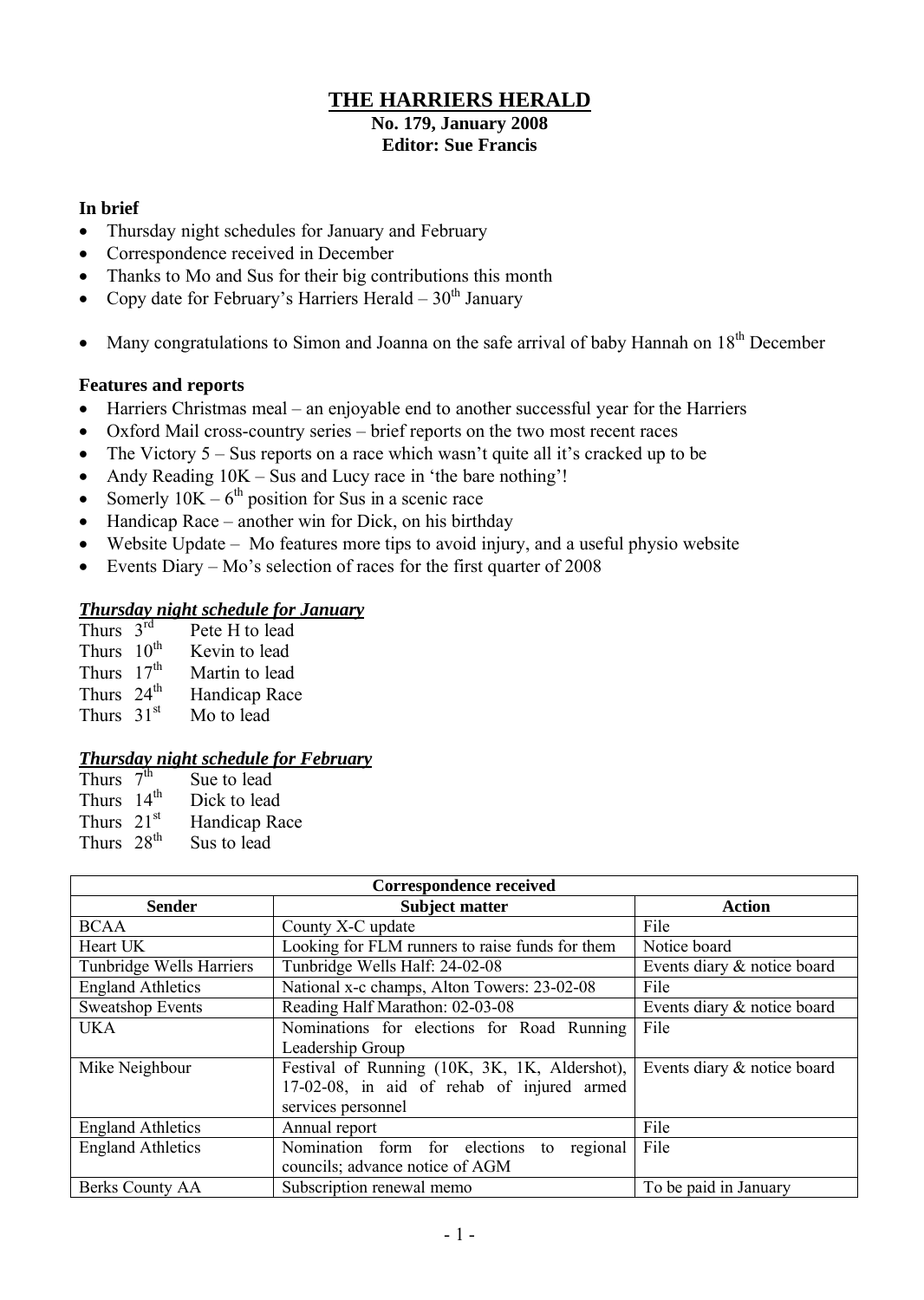## *Christmas Meal* **Sue**

Nineteen Harriers and partners attended the Christmas meal at The Red Lion, Blewbury – a short drive away for most of us, but perfect for Kev and Emma who live just around the corner. We had the whole of the restaurant area to ourselves and it was a very nice meal. Throughout the evening, various presentations were made and there were several Christmas games.

The name of the lucky recipient of the London Marathon Club Entry was drawn by Ash – and the deserving winner was…..Ryan, who can now look forward to a few months of hard training, while Gerry can look forward to a lot of talk about running! Chairman Martin made the presentation of the prizes for the 2007 Handicap Race Championship (see page 5 for full results). The winner of the trophy was Sue, and there were also prizes for runner up Pete H, and for Dick and Mo who shared third spot. On behalf of all the Harriers, Pete presented Jan K with a box of chocolates to thank her for her support throughout the year, in particular for timing the Handicap Races.

Tom and Maggy were unable to make the meal this year but, two weeks previously, Tom had given me a sealed envelope to be opened at the meal. The message read 'Merry Christmas from Tom and Maggy on Bondi Beach', and enclosed was Tom's traditional picture quiz. This year, it was a spotthe-difference quiz using a doctored photo of the London Marathon, featuring Martin. Several couples found all ten differences so Jan H drew out the name of the winning couple, as instructed by Tom, and the winners of the bottle of wine were Andy and Ash (\*). Martin and Lucy also had a picture quiz – match the countries with the accessories – which was pretty hard, and I don't recall who got the highest score. Dick's 'dingbats' quiz had us scratching our heads, and Sus learned a few new English sayings! The winners were Peter and Sally and their prize of a pair of magnetic swizzlers provided entertainment throughout the evening, particular for Simon and Amy!

One particularly grumpy member of the pub staff was rather keen for us to leave before 11pm so he could tidy up, and he kept loitering and removing more and more from the table. This made us more determined to stay as long as possible, but eventually it was time to go home after an enjoyable end to another successful year for Compton Harriers.

(\*) You forgot to take your wine home Andy – we have it, and will bring it along next time you're joining us for a run.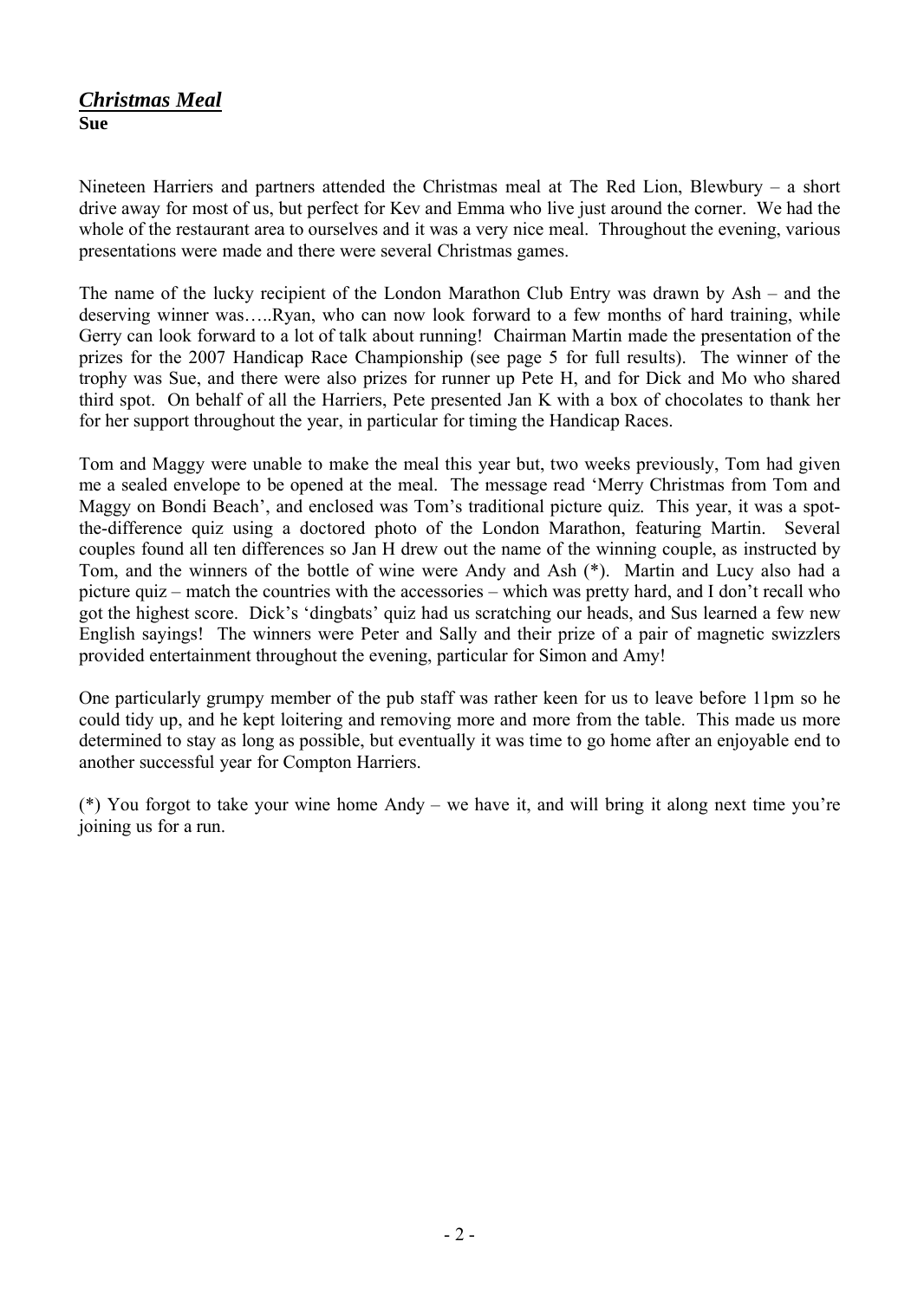#### **Oxford Mail cross-country series 2007/2008**

#### **Next race: Sunday 3 rd February, Cirencester Park**

Ladies race (~3 miles) start 11:10 am

Mens race (~6 miles) start 11:40 am

Please arrive in plenty of time to find the Team Kennet 'base-camp' (somewhere near the race start area – look out for yellow vests with blue trim). You will need to collect a Team Kennet running vest and race number from Nick Bull.

Further details, along with maps to each venue and results (as and when they are posted) can be found at:<http://www.oxonxc.org/>

#### *Race 2, Culham, 2 nd December*

Four Compton Harriers took part in the Culham race, as part of the Team Kennet team. It was a bitterly cold day, very windy, and with outbreaks of freezing rain. Each lap of the course took us round a waterlogged and muddy flood plain alongside the river Thames. The mud was so thick in places that many of us were reduced to a slow jog. Once off the flood plain, we had two short sharp zigzags on a steep grassy slope to complete the lap. The ladies ran two laps, while the men ran three. The ladies race was won by Yasmin Smith (Swindon Harriers) in 22:29, with Team Kennet's Rachael Elliot just four seconds behind to take an excellent second spot. With Helen Preedy  $10^{th}$  (24:39) and Sue  $14^{th}$  (25:07) the TK ladies team finished  $2^{nd}$  on the day. The mens race was won by Headington's Steve Kimber in 31:52. Ryan put in a good performance to finish  $72<sup>nd</sup>$  (38:45). TK's Iain Adams was 81<sup>st</sup> and Nick Bull 101<sup>st</sup>. Martin did not enjoy the conditions, but did well to finish somewhere between Iain and Nick (though he does not appear to be listed in the results). Dick, however, seemed to be in his element and had one of his best races of late to finish  $113<sup>th</sup> (41:19)$ .

#### *Race 3, Banbury, 30th December*

Conditions were much nicer for the Banbury race – mild, no rain, no wind – but sticky mud on much of the route soon made the feet feel heavy. Each lap began with a gentle downhill section, followed by an undulating middle section, and then a gradual climb up towards the finish. The ladies ran one whole lap, while the men ran slightly less than two laps. The ladies race was won convincingly by Frances Briscoe (White Horse Harriers) in 19:04. Team Kennet's Rachael Elliot was 9<sup>th</sup> (21:38), Sue was just passed on the finish line to come  $14<sup>th</sup>$  again (22:26), while Helen Preedy was  $22<sup>nd</sup>$ . This gave the team 3<sup>rd</sup> position. The mens race was dominated by White Horse Harriers. Winner Tom Penfold ran 31:13, while his team-mate Owain Bristow (remember him, Pete H?!) took 2<sup>nd</sup>. Team Kennet performed well with top-25 positions for Mark Shepherd and Tom Munt. Dick had another good run and finished  $97<sup>th</sup>$  (42:07). The team finished  $4<sup>th</sup>$  in the Division 2 league table.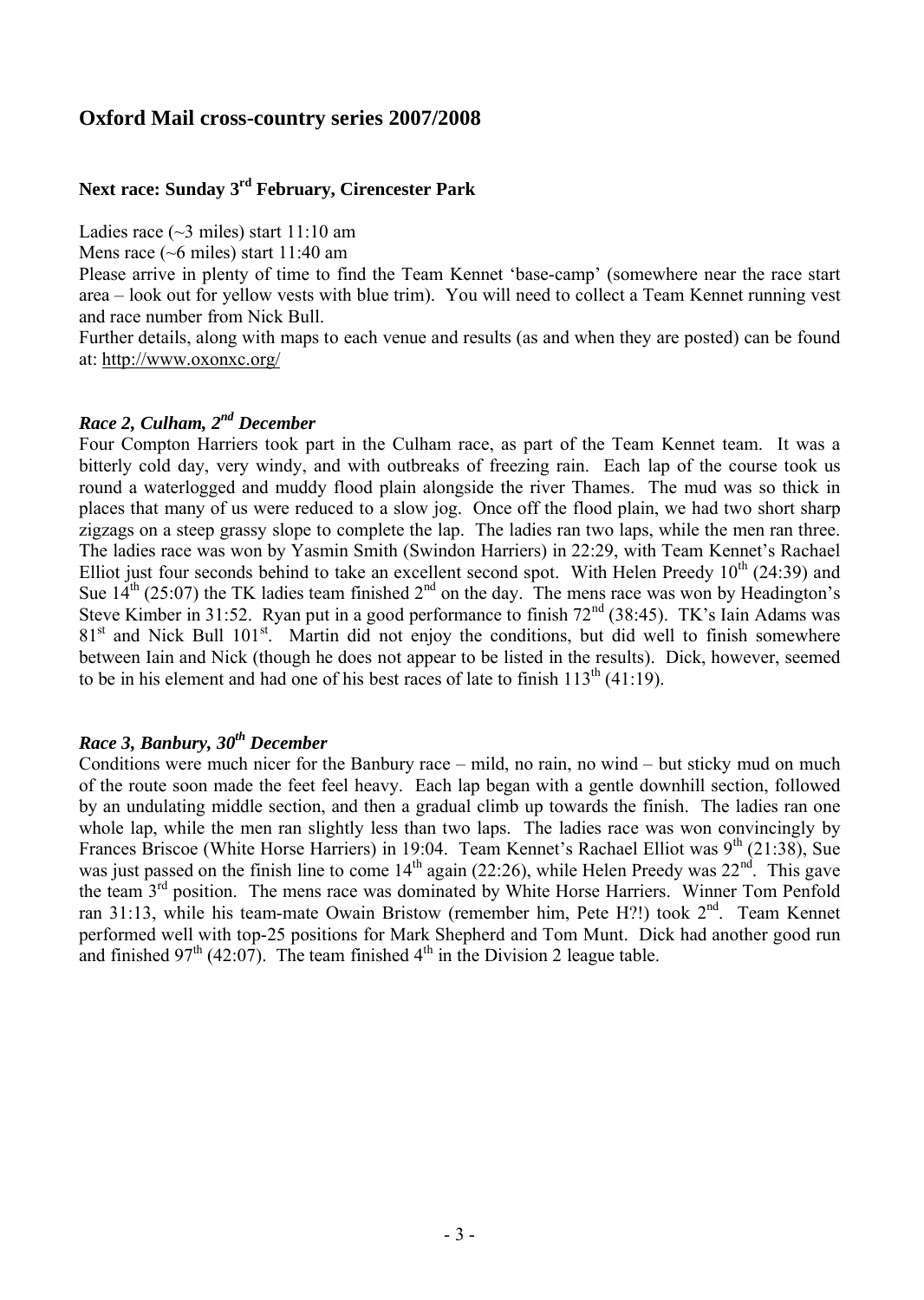#### *Sus reports on a 5-mile race and two 10K races*

## *Victory 5*

I was keen to try this race as it has been voted the number 1 5-mile road race in recent years. It ws advertised as having computerised results by Richard Dean (I am not sure who he is?), pre/post race drinks, excellent changing facilities, massage, free parking, refreshments and videos of prior races. Well, the results were just like any other results you get in a race, the changing was excellent but there was no lock on the locker, and the car park was full due to another event at the Centre. The pre-race drinks you had to buy at a costly price at the cafeteria and you had water at the finish. The video of previous races did not work properly, and when it did they all ran backwards and seemed to be dating back from the eighties. There were no start and finish banners - that could have something to do with the strong wind though. Nonetheless the route was quite unique running on the promenade and the harbour. But one thing I would like to praise was the massage – oh that was lovely and only  $£5$  for nearly  $\frac{1}{2}$  hour.

But advertising it as the number 1 5-mile race is going a bit far  $-$  it does not beat Peasemore 5 in my view. So the question is would I do it again – of course!

| First man  | Scott Overall 24:43 |       |
|------------|---------------------|-------|
| First lady | Kath Bailey         | 29:02 |
|            | <b>Sus</b>          | 34:53 |

### *Andy Reading 10K*

Probably one of the most enjoyable 10K I have done, not because of the scenery but because you knew exactly what was coming further down the road. You start by running through Chesterton and then out over the M40 to Weston-on-the-Green Airfield. Here, with the help of the flags, you knew when to try to get cover from the wind. Back again over the bridge of the M40, from here you could see the finish and you knew when to use your last resources. I was aiming for an even pace per K at app. 4:15. Though I did not quite master it, I believe that is the way forward for me. Another thing I learned, from Lucy, was after warming up; strip down to the bare nothing when you are racing it feels much better.

31:31 1<sup>st</sup> man Jonathan Blackledge – Belgrave

 $36:28$  1<sup>st</sup> lady Jude Craft – Headington R.R.

43:14 Sus

50:38 Lucy

## *Somerly 10K, Hampshire, 30th December*

I do not think any of us have done this race before, which is a shame because the settings are absolutely beautiful at the Somerley estate. The event was very well cared for with plenty of toilets and hot and cold drinks. According to the organiser, the Wessex Autistic Society, this year the route was accurately measured. Though another runner at the start warned me that I should be prepared for mud - and he should know as this was his  $5<sup>th</sup>$  time running it, he proudly announced - I never did see any proper mud, 90% of the route was on gravel or tarmac it was only to avoid the cattle grids we ran on a few yards of grass/mud. It was a 2-lap route so you were just allowed to smell the finish before setting out for you last lap, mentally not ideal but at least you knew what was coming. Only prizes for the first 3 men and lady, no age category but you did get, apart from your unavoidable medal, a nice goody bag with 2 chocolates and free sample of organic cereal and a drink – not bad for an entry fee of only £8.

First man Lee Piercy 33:41 First lady Kathryn Baily 37:41 6<sup>th</sup> lady overall Sus 43:57 414 finished the race.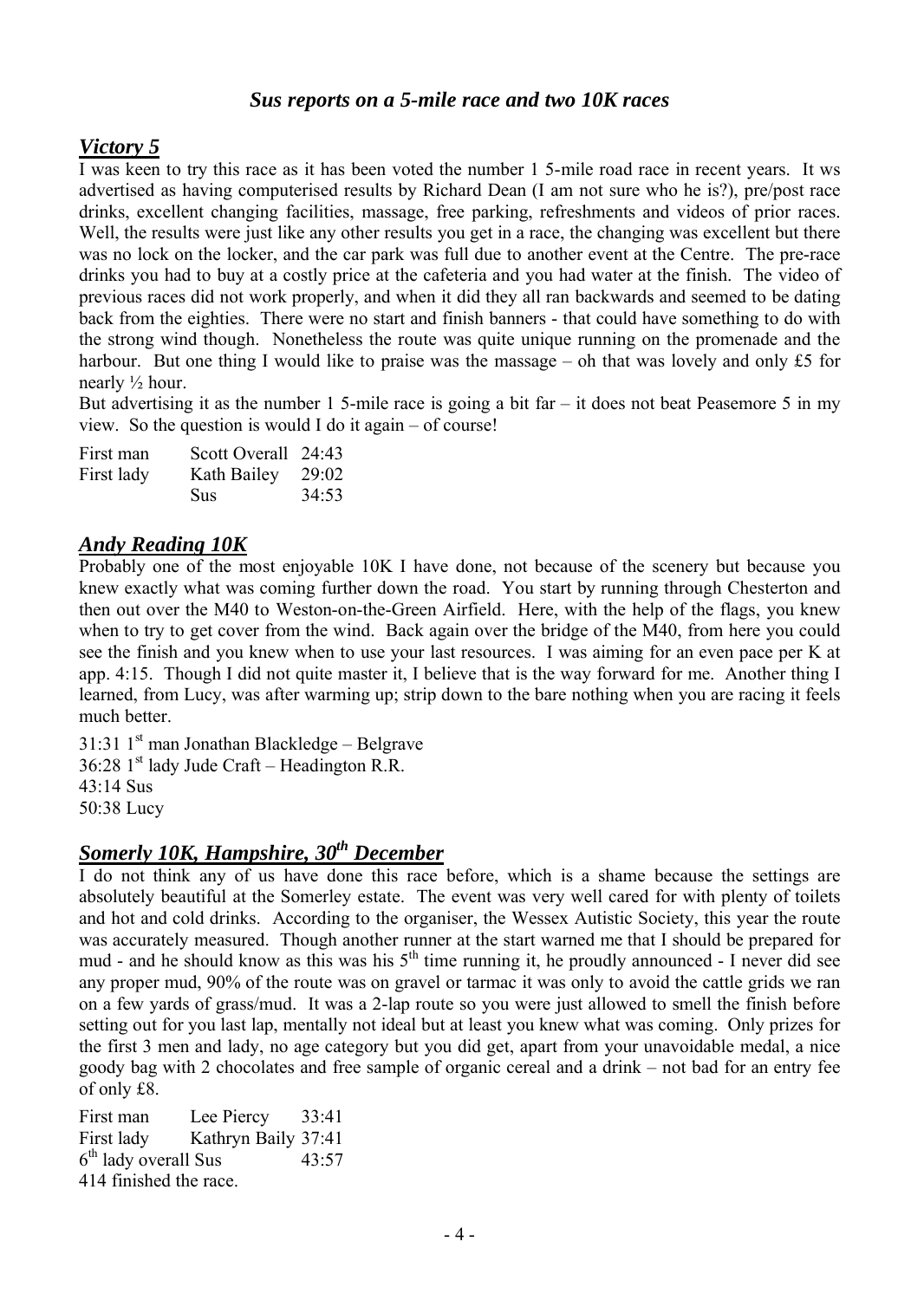## *Handicap Race* **Sue**

A wet and windy December evening saw six dedicated runners, and their loyal timekeeper, take on the final Handicap Race of 2007. Dick's continuing improvement in form gave him a sub-12:30 time and a well-deserved victory for the second successive month. Meanwhile, the rest of us found we were all a bit slower this month. Sue had to settle for second spot, for the third successive month, but recorded the evening's fastest time. Martin took third spot just ahead of Pete, with Lucy and Mo completing the field. Congratulations to Dick for winning on his birthday, and thanks to Jan for timing on a bitterly cold night. The next Handicap Race is scheduled for Thursday 24<sup>h</sup> January.

| Pos | <b>Name</b> | <b>Start time</b> | <b>Finish time</b> | <b>Actual time</b> | Handicap<br><b>Beaten?</b> |
|-----|-------------|-------------------|--------------------|--------------------|----------------------------|
|     | Dick        | 2:26              | 14:53              | 12:27              | $-0:07$                    |
|     | <b>Sue</b>  | 3:10              | 15:12              | 12:02              | $+0:12$                    |
|     | Martin      | 3:20              | 15:26              | 12:06              | $+0:26$                    |
|     | Pete H      | 1:54              | 15:32              | 13:38              | $+0:32$                    |
|     | Lucy        | 0:48              | 15:46              | 14:58              | $+0:46$                    |
|     | Mo          | 0:48              | 21:06              | 20:18              | $+1:01$                    |

The final results of the 2007 Handicap Championship are given below. Thanks to everyone who has taken part - a grand total of 19 runners ran in at least one of the races throughout the year. Sue and Pete H were the only two to complete all nine races, but let's not forget that someone else was also there for all nine – thanks again Jan! The total scores are calculated by adding an individual's best seven scores (where seven or more races were completed) or all scores (where fewer than seven races were completed). The trophy winner was Sue, ahead of Pete H, Mo and Dick. The trophy awarded to Sue is an annual trophy with room for the names of at least eight more annual Handicap winners! So, I will organise another championship for 2008, with much the same format, but perhaps taking the best six scores (or five? – to be confirmed before the first race!) instead of seven.

| Pos.             | <b>Name</b> | <b>Race points</b>           |                          |                          |                                 |                          |                          |                |                              |                          |              |
|------------------|-------------|------------------------------|--------------------------|--------------------------|---------------------------------|--------------------------|--------------------------|----------------|------------------------------|--------------------------|--------------|
|                  |             | Race<br>1                    | Race<br>$\boldsymbol{2}$ | Race<br>3                | Race<br>$\overline{\mathbf{4}}$ | Race<br>5                | Race<br>6                | Race<br>7      | Race<br>8                    | Race<br>9                | <b>Total</b> |
| 1                | Sue         | (4)                          | 5                        | (2)                      | 5                               | 6                        | $\overline{4}$           | 6              | 6                            | 6                        | 38           |
| $\boldsymbol{2}$ | Pete H      | 5                            | $\overline{4}$           | 4                        | (3)                             | $\overline{4}$           | (2)                      | $\overline{4}$ | 5                            | $\overline{4}$           | 30           |
| $3=$             | Mo          | $\qquad \qquad \blacksquare$ | $\overline{\phantom{a}}$ | 6                        | $\overline{7}$                  | $\overline{\phantom{a}}$ | 5                        |                |                              | $\overline{2}$           | 22           |
| $3=$             | Dick        | $\overline{\phantom{a}}$     | $\overline{\phantom{a}}$ | 1                        | $\qquad \qquad \blacksquare$    | 5                        | ۰                        | $\overline{2}$ | $\overline{7}$               | 7                        | 22           |
| 5                | Martin      | 3                            | $\overline{\phantom{a}}$ | (1)                      |                                 | 3                        |                          | $\overline{3}$ | $\overline{4}$               | 5                        | 20           |
| 6                | Kirsty      | $\qquad \qquad \blacksquare$ | $\overline{\phantom{a}}$ | 5                        | -                               | $\overline{\phantom{0}}$ | $\mathcal{I}$            | $\overline{7}$ | $\overline{\phantom{a}}$     | $\overline{\phantom{a}}$ | 19           |
| 7                | Peter L     | $\overline{\phantom{a}}$     | $\overline{\phantom{a}}$ | ۰                        | $\overline{\phantom{a}}$        | 7                        | 6                        |                | 3                            | $\overline{\phantom{a}}$ | 17           |
| 8                | Lucy        | 6                            | -                        | $\mathbf{1}$             | 1                               | 1                        |                          | -              | $\overline{2}$               | $\overline{3}$           | 15           |
| 9                | Kev         | 7                            | 6                        | $\mathbf{1}$             | Ξ.                              | -                        | $\overline{\phantom{a}}$ | -              | $\blacksquare$               | $\overline{\phantom{a}}$ | 14           |
| 10               | Rich        | $\qquad \qquad \blacksquare$ | $\overline{\phantom{a}}$ | 7                        | 6                               | $\overline{\phantom{a}}$ | $\overline{\phantom{a}}$ | -              | $\qquad \qquad \blacksquare$ | $\overline{\phantom{a}}$ | 13           |
| 11               | Ryan        | $\qquad \qquad \blacksquare$ | $\overline{7}$           | ۰                        | $\overline{\phantom{a}}$        | -                        | 3                        | -              | $\qquad \qquad \blacksquare$ | Ξ.                       | 10           |
| 12               | Susanne     | $\qquad \qquad \blacksquare$ | $\overline{2}$           | 1                        | $\overline{4}$                  | $\overline{c}$           | $\overline{\phantom{a}}$ | -              | $\blacksquare$               | $\overline{\phantom{a}}$ | 9            |
| $13=$            | Freya       | $\qquad \qquad \blacksquare$ | $\mathbf{1}$             | 3                        | $\overline{2}$                  | $\overline{\phantom{a}}$ | $\overline{\phantom{a}}$ | -              | $\qquad \qquad \blacksquare$ | $\overline{\phantom{a}}$ | 6            |
| $13=$            | Andy        | $\qquad \qquad \blacksquare$ | $\overline{\phantom{a}}$ | $\mathbf{1}$             | $\blacksquare$                  | -                        | $\overline{\phantom{a}}$ | 5              | $\overline{\phantom{a}}$     | Ξ.                       | 6            |
| 15               | Matt S      | $\qquad \qquad \blacksquare$ | 3                        | $\overline{\phantom{a}}$ | -                               | $\overline{\phantom{a}}$ | $\overline{\phantom{a}}$ | -              | $\overline{\phantom{a}}$     | ۰                        | 3            |
| $16=$            | Phil        | $\qquad \qquad \blacksquare$ | $\overline{\phantom{a}}$ | -                        | Ξ.                              |                          | $\overline{\phantom{a}}$ | Ξ.             | $\blacksquare$               | $\overline{\phantom{a}}$ |              |
| $16=$            | Amy         | $\qquad \qquad \blacksquare$ | $\overline{\phantom{a}}$ | -                        | -                               | 1                        | $\overline{\phantom{a}}$ | -              | $\qquad \qquad \blacksquare$ | Ξ.                       |              |
| $16=$            | Don         | $\qquad \qquad \blacksquare$ | $\overline{\phantom{a}}$ | -                        | 1                               | $\overline{\phantom{a}}$ | $\overline{\phantom{a}}$ | -              | $\overline{\phantom{a}}$     | ۰                        |              |
| $16=$            | Tom         |                              | $\overline{\phantom{a}}$ | -                        | $\overline{\phantom{a}}$        | $\overline{\phantom{a}}$ | $\overline{\phantom{a}}$ | -              | $\overline{\phantom{a}}$     | $\overline{\phantom{a}}$ |              |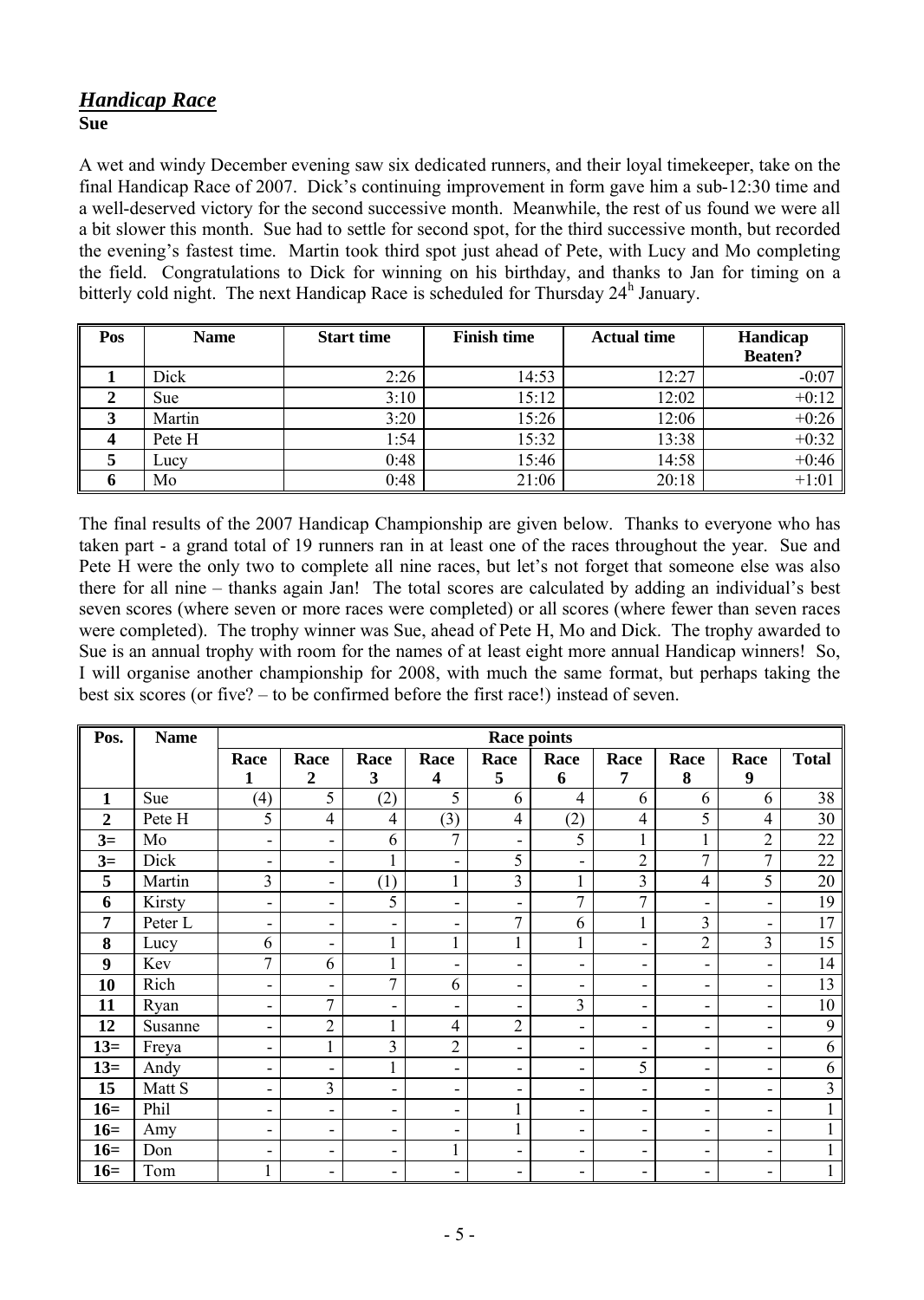# *Website update… http://www.comptonharriers.org.uk*

#### **Mo**

Happy New Year to all. As a follow-on from my last month's offering, should you be unfortunate enough to acquire a running injury, I can recommend a very helpful website which will explain the injury and help to fix the problem. The address is [http://www.physioroom.com](http://www.physioroom.com/). The running injuries section lists the top 5 injuries common to runners and uses a picture of Paula Radcliffe to highlight the positions on the body.

Over the next few issues of HH, I propose to do a series of articles about running training with hints and tips which should help you when deciding your training plans for peak fitness leading up to your chosen events. Firstly, it is important to ensure that whatever training you undertake keeps you free from injury, so the first of my articles is on injury prevention.

Injury prevention is a serious issue for those who run regularly, especially when in training for a particular race or event. An injury can disrupt the training schedule and result in the runner not being properly prepared for the race or event.

Well-designed running gear that also fits properly can go a long way towards injury prevention. One of the most important pieces of equipment for runners is their running shoes of course. Running shoes should fit properly, not be overly worn and should also ideally be designed to accommodate the runner's style of running. Generally, running shoes should be replaced regularly to prevent injuries caused as a result of too much wear and tear; as a general rule of thumb, shoes should be replaced every 300-500 miles. To help you choose the right shoe, just follow these simple steps:

1. Examine the soles of your old running shoes. Notice the spots where the shoes show wear from the road. This tells you where your foot falls every time it hits the ground.

2. Place your shoes side-by-side on a flat surface. If the shoes tilt in toward the middle, your new shoe probably needs more stability than your old shoe. If they tilt to the outside, you may have a high arch and your new shoes should have good shock absorption.

3. Look at the top of your shoe. If you can see an outline of your big or little toe, and you've noticed discomfort in those areas while running, you should try a larger or wider shoe.

4. Consider the amount of running you will be doing. This tells you whether you should buy an elite running shoe or a basic model. The more intense the running, the more you'll need to spend..

5. Go to a specialist running shoe store. Tell them what you've found out about your old shoes, or take a pair with you. The sales staff should be able to "read" your old shoes and guide your choice.

6. Try out the new shoes. Many stores will let you take a run up and down to try out the shoes. Try on as many shoes as it takes. Make sure you like the feel and fit of the shoe before buying.

Stretching regularly can also help runners to avoid injuries. However, many runners make the common mistake of stretching before a run rather than warming up first with a jog of half a mile or so; cold muscles are not as pliable as muscles which have been warmed up so premature stretching can easily lead to injury. For example, if you are planning to go for a five mile run, you might want to consider jogging an easy half mile or a mile before you stretch to give your muscles ample time to warm up and be more receptive to stretching. It is also a good idea to stretch after you have completed your run. This will help your muscles to cool down properly and will aid in the recovery process of the muscles. This is important because the muscles can tighten considerably during the course of the run. Stretching them afterwards will help to prevent a long term shortening of the muscles.

Finally, injuries can be prevented by avoiding too much mileage too quickly. Those who have not been running regularly are advised to start out with only a couple of miles a day. Even experienced runners can cause injuries by attempting to increase their mileage too quickly. You should aim to make mileage increases as gradual as possible and try to limit yourself to an increase of no more than 10% per week to avoid injuries commonly associated with overtraining such as shin splints and stress fractures.

(Mo – Jan 2008)